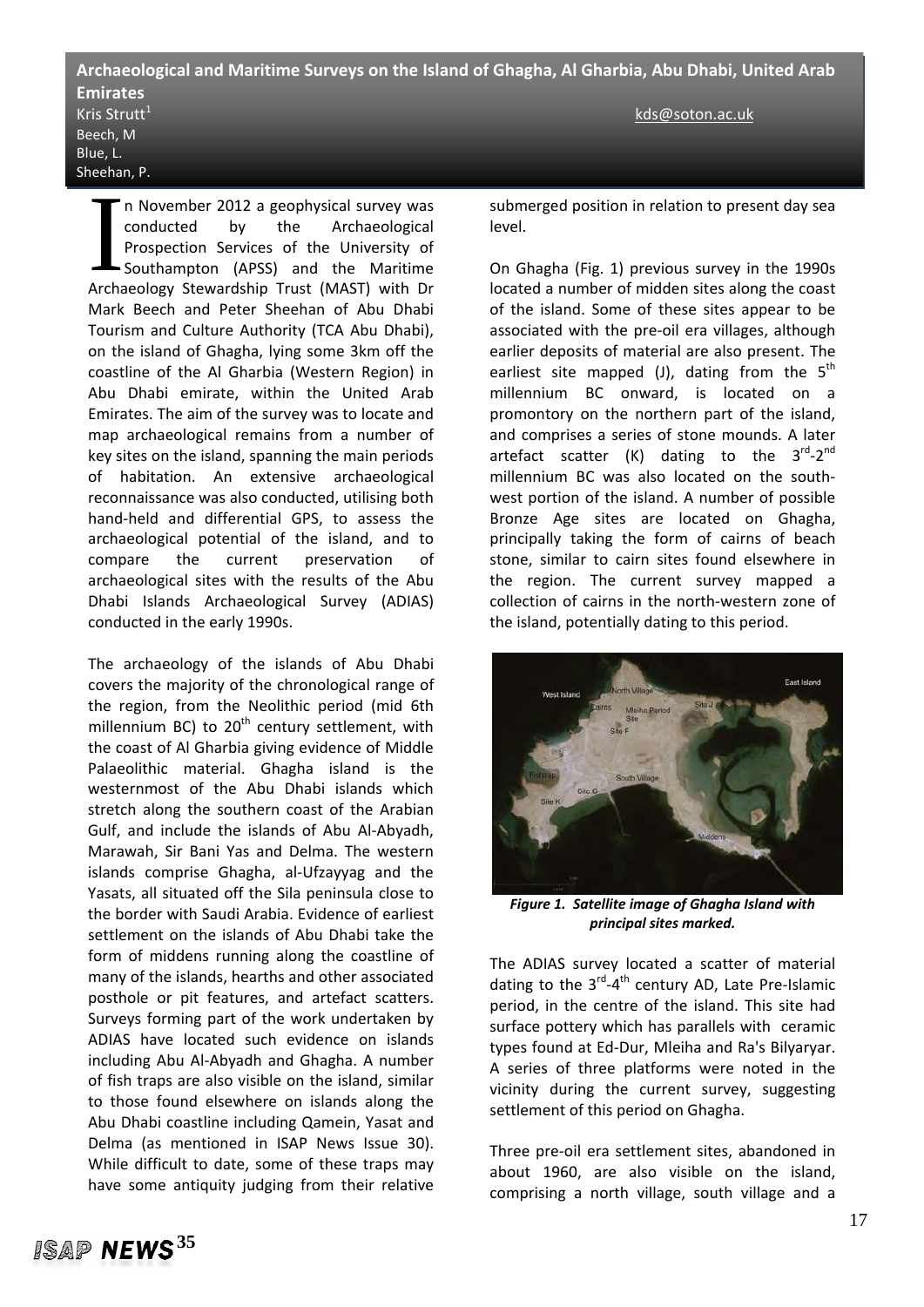single building associated with a palm plantation in the centre of the island. In addition to the sites noted above, the island is covered with other ephemeral settlement remains, including middens (Fig. 2), cairns, cemeteries, 'outline mosques' stone structures and other features, including fish traps (Fig. 3). The precise nature of these features and their broad chronology is difficult to ascertain. Some features, including a small mound in the vicinity of the southern village, and some of the possible mounds or cairns, are difficult to identify and date in terms of their form. However the wealth of archaeological sites on the island is undisputed. Comparison of the reconnaissance survey of the island in the 2012 season with the ADIAS survey shows that many of the more ephemeral sites have been greatly eroded, either through natural deflation of the soil, or through modern human activity. The widely distributed and ephemeral nature of the monuments on the island, and the limited understanding of some of the forms of features, required a new strategy that combined new reconnaissance survey and more intensive topographic and geophysical survey of target sites.



*Figure 2. Midden material eroding from the modern ground surface at one of the sites.*

The aim of the archaeological survey at Ghagha was to conduct a broad reconnaissance survey for comparison with the results of the ADIAS survey in the 1990s, to assess the current state of preservation of archaeological sites on the main west island, and to map any sites present on the less accessible east island. More intensive topographic and geophysical survey was also applied to map the nature and extent of particular archaeological sites from different periods of the island's habitation. Ground

Penetrating Radar (GPR) and magnetometry were applied to map archaeological deposits at one of the ore‐oil era settlement sites, the Late Pre‐ Islamic settlement and the Bronze Age cairn site in the north‐west portion of the island. In addition the field season was used to assess the island in the context of a dynamic maritime cultural landscape. This very much drew on previous surveys of the island, particularly the ADIAS survey of the 1990's, and aimed to map the changing use of the island over time. It also sought to highlight the critical role of the sea in this respect regarding fishing, pearling, trading and the importance of the island within the broader maritime landscape.

Both magnetometry and Ground Penetrating Radar (GPR) were applied for the surveys. Results of these techniques are extremely dependent on the geology of the particular area, and whether the archaeological remains are derived from the same materials. The presence of a variety of archaeological features of different periods, including cairns, house platforms and beach stone houses and courtyards, some comprising possible burnt layers in the archaeological record, provided adequate conditions for the use of magnetometry at the different sites. The ground conditions and nature of materials indicated that a GPR survey of targeted areas would be productive. The beach stone and coral construction of many of the structures, in contrast to the surrounding sandy beach deposits, provided good conditions for the GPR. In addition to the geophysical survey methods, a topographic survey was conducted in different areas using a differential GPS, taking accurate measurements on archaeological features. Elevation points taken over different areas provided data on the form and extent of different visible deposits and structures across the island.

The results of the topographic and geophysical surveys on Ghagha Island, together with the broader field reconnaissance, give a comprehensive cross‐section of the type and nature of the archaeology of the island. The general distribution of middens, cairns, fish traps and material scatters from the prehistoric phases of occupation of the island indicate the presence of a population on the island gathering and utilising the marine resources of this part of the Arabian Gulf. The biggest challenge that a

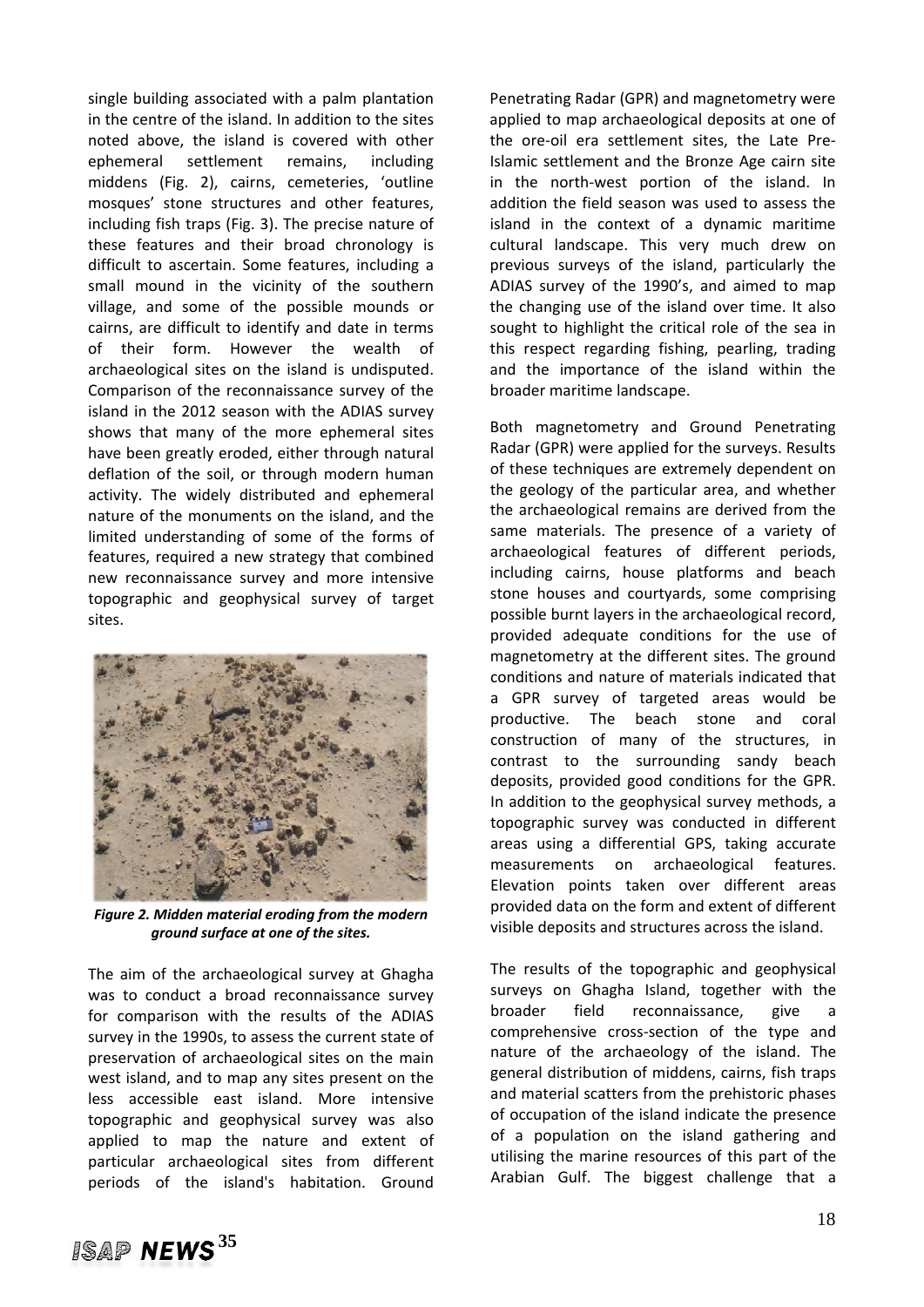number of these sites face, however, derives from modern disturbance of the sometimes ephemeral archaeological deposits, and the eroded and deflating nature of the deposits and soils on the island.



*Figure 3. Fish trap at high tide in the inlet on the western part of the island.*

The coastal field walking survey used handheld GPS to note the location of over forty new sites of varying date and archaeological signature. These sites offer huge potential to further appreciate the maritime nature of the island over time, suggesting extensive fishing, shell processing and pearling, together with stone structures representing potential domestic, industrial and religious practise. Of particular note in this respect is the mapping of the substantial fish trap noted in the western bay. Within living memory fish traps have been used along much of the southern coast of the Arabian Gulf, although precise dating of their construction is problematic without comparative typological examples. However, it is believed that existing traps are likely to have been in use, and subject to continuous repair, over an extended period of time until their recent abandonment and subsequent decline.



*Figure 4. Magnetometer survey results of the cairnfield or hut circle features.*

The survey of the prehistoric site on the north‐ west part of the island (Fig. 4) shows the presence of what appears to be either a small cairnfield or series of hut circles overlooking a small bay. Anomalies in the magnetometry show deposits within some of the features, suggesting possible burnt deposits associated with burials or settlement structures. Furthermore, the results of both magnetometry and GPR indicate far more cairns or hut circles than are visible on the surface. What is also apparent in the results is the effective erosion of features in the extreme south and east of the survey areas, closest to possible drainage features on the surface of the area. The site overlooks a bay to the west, and is located on one of the highest and most exposed areas of the island, similar to a much more eroded prehistoric concentration of material located on the northernmost promontory of the island (Site J) that has been almost completely lost due to erosion and extensive land use. The exact nature of the features will require further investigation, possibly excavation, in future seasons of work.



*Figure 5. Interpretation plot superimposed on the digital elevation model of the late pre‐islamic settlement.*